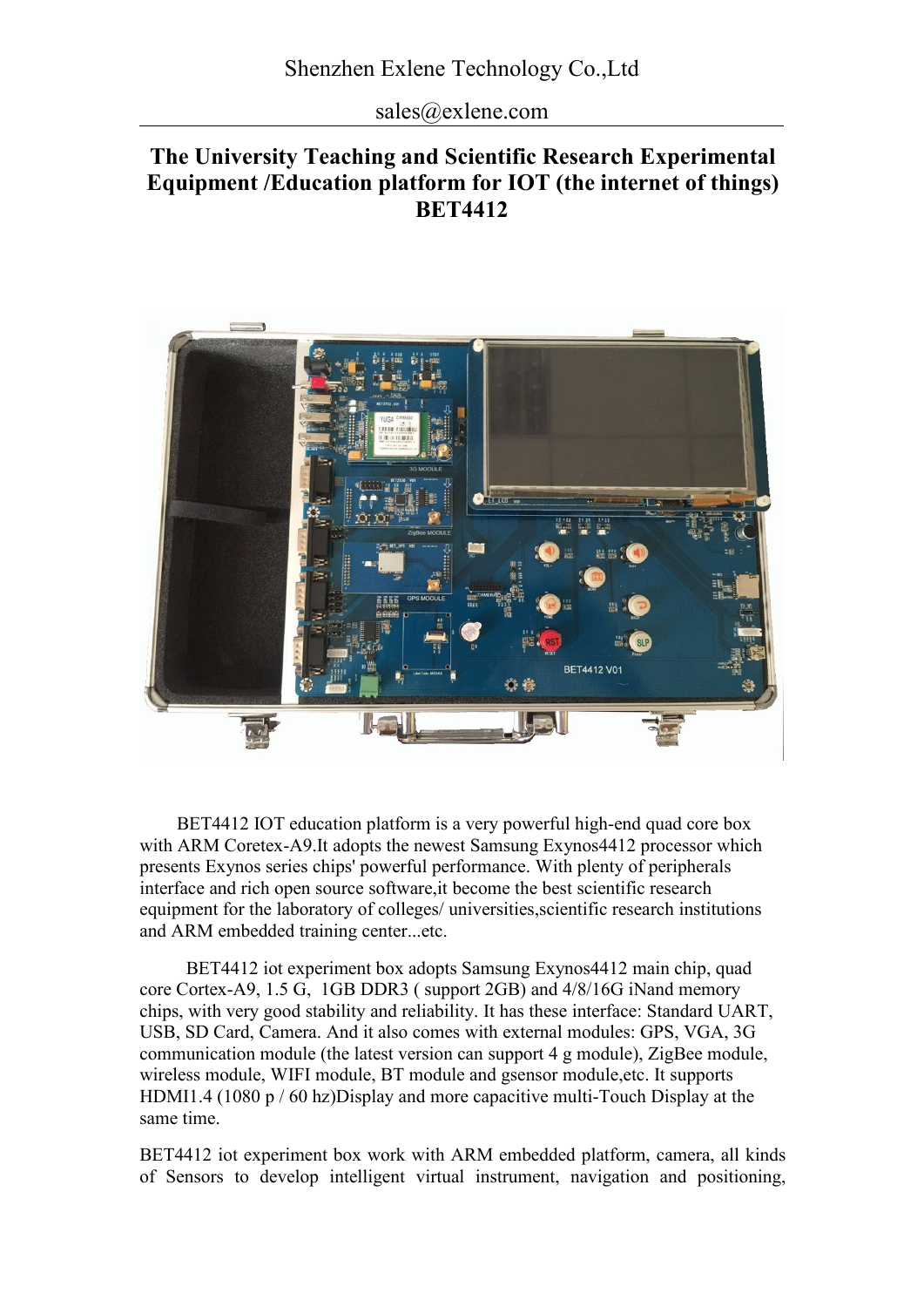# Shenzhen Exlene Technology Co.,Ltd

# sales@exlene.com

intelligent mobile phone, games and entertainment, personal photography, data acquisition and transmission, industrial control, medical equipment, advertising media, etc. It is suitable for ARM embedded, electronics, mobile communications, the Internet of things (including mobile), automotive electronic professional teaching and research. This platform has developed a series of solutions, such as: smart home, plant and animal raising, in-car communications and entertainment, with the functions of the local operation and remote monitoring expansion.

### **Software supported:**

Uboot 2010

Linux 3.5

Android 4.2.2

### **Steps:**

## **1.U-Boot transplant**

- 1.1 U-Boot introduction
- 1.2 U-Boot's analysis and transplant
- 1.3 add U-Boot command
- 1.4 U-Boot Common commands introduction
- 1.5 U-Boot environment variable

## **2. Linux Kernel transplant**

- 2.1 Linux Kernel introduction
- 2.2 Linux Kernel transplant and develop environment Ubuntu building
- 2.3 Linux Kernel transplant
- 2.4 Linux Kernel adjustment method

## **3. Android system architecture introduction and development environment setting up**

3.1 Anroid system introduction